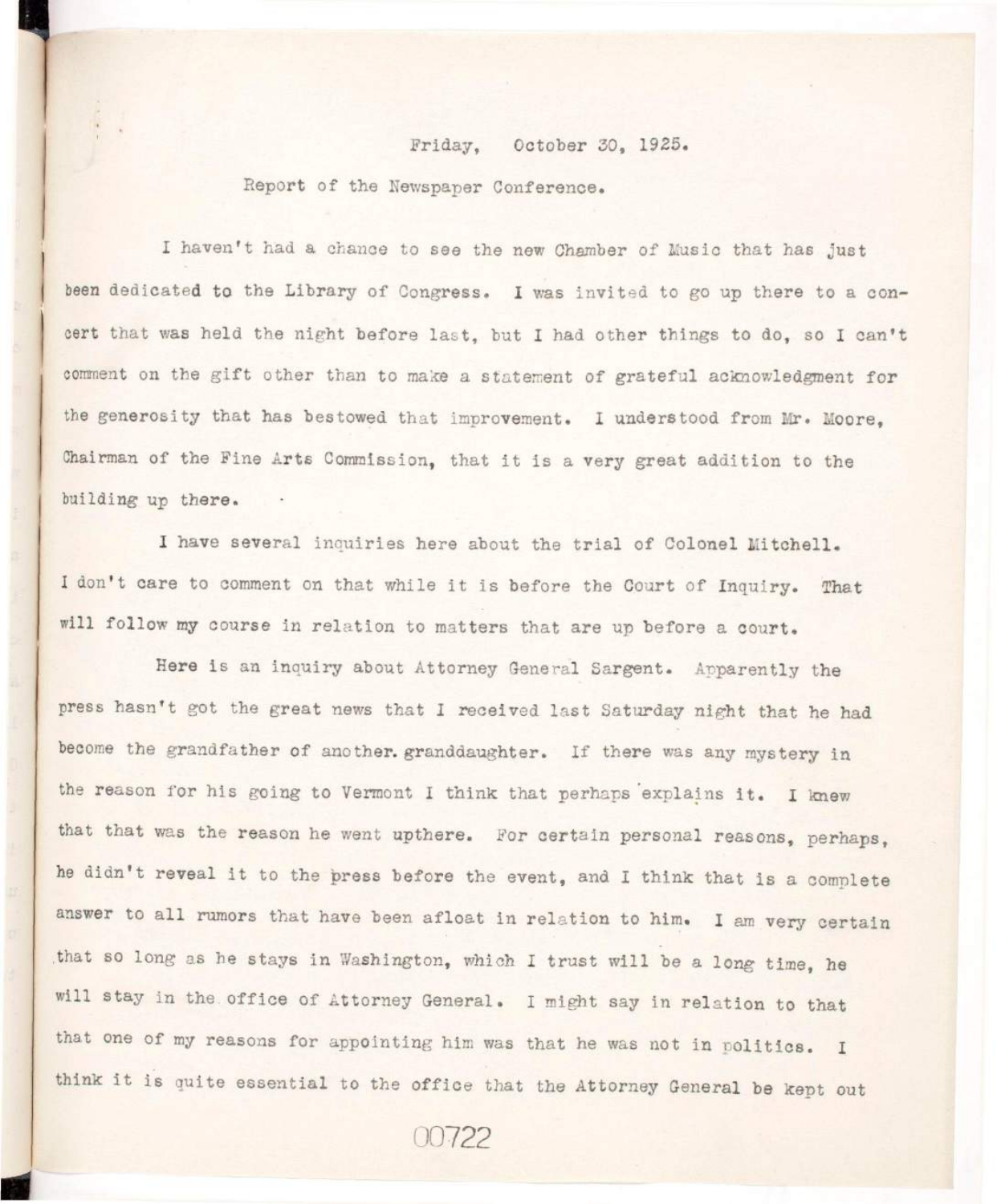of politics as much as possible. I appreciate that in a way it is a political office, but I think it ought to be administered without a political purpose. When I say political, perhaps I should say partisan. I don't want to make any unjust criticism of men who are engaged in politics, even to the end of writing for the newspapers as political newspaper correspondents.

I haven't selected any one to be the successor of Commissioner Thompson of the Shipping Board.

I am not familiar enough with the details of the cost of prohibition enforcement to give any opinion as to whether any part that is now borne by the Federal Government could by any rearrangement be taken over by local governments. I doubt very much whether that could be done. The Federal Government doesn't have a very large force, I think some 1500 to cover the United States, and with all the efforts that local governments could make in the way of enforcement I should think it would be necessaryto maintain on the part of the National Government about that number in the field. The main cost has come in the last year or two from building up a force to cope with smuggling. That has necessitated an expenditure of a considerable amount of money for the building and purchasing and refitting of boats and the hiring of men to man them. Whether there will ever be any chance to make any reduction in that, I don't know.

I haven't decided on any particular farm legislation for the coming session of Congress. I haven't any doubt but that I shall make recommendations in my message.

00723

 $2.$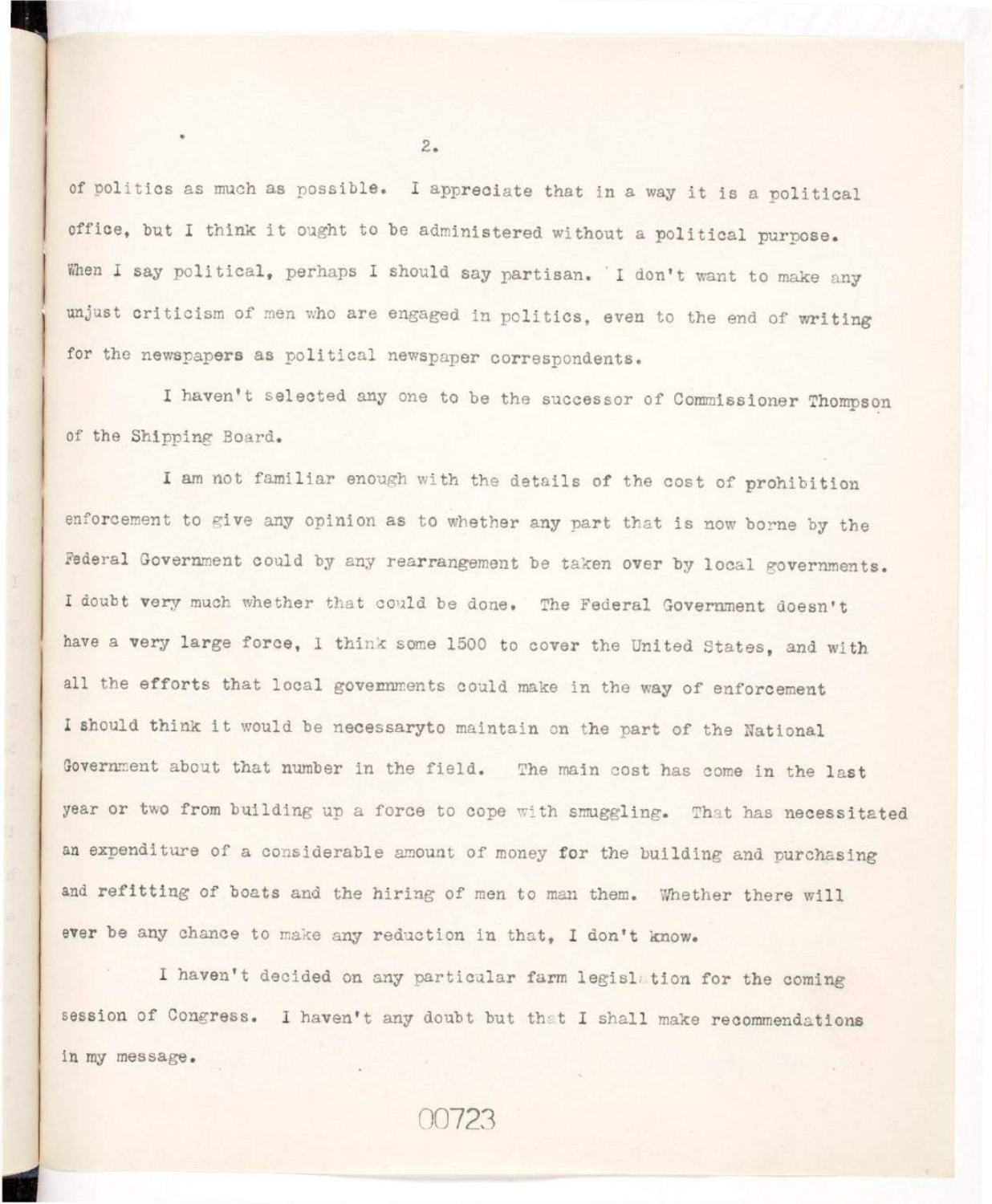I don't know just enough about the military situation here in the District to answer very intelligently the inquiry whether there ought to be included in any building scheme for the District the erection of a new Armory. My general thought about the erection of buildings here was that an appropriation should be made which would run over a series of years, a certain number of million dollars to be available each year, and then leave to some single authority to determine what buildings should be erected. I wouldn't want to give offhand any opinion as to whether a building should be built for the militia, for the Department of Justice, Commerce, or any other of the things that are going to be necessary.

I had a conference this morning with Senator Pepper and talked with him some after seeing him at lunch,- he lunched with me at the White House, - and with Mayor Kendrick and the City Solicitor of Philadelphia, relative to keeping General Butler as the head of the Police Department. I wasn't able to give them very much encouragement, though I told them I would take it under consideration. I had present as you probably know the Secretary of the Navy, Senator Swanson of the Senate Naval Committee, Mr. Vinson of the House Naval Committee, and General Lejeune and Representative Madden, Chairman of the Appropriations Committee of the House. I didn't get very much encouragement from any of those gentlemen who heard what Mayor Kendrick had to say, but I want to advise with one or two other people and take the matter under consideration. I have a good deal of sympathy with the purpose that is expressed of course, and a desire to

00724

 $3.5$